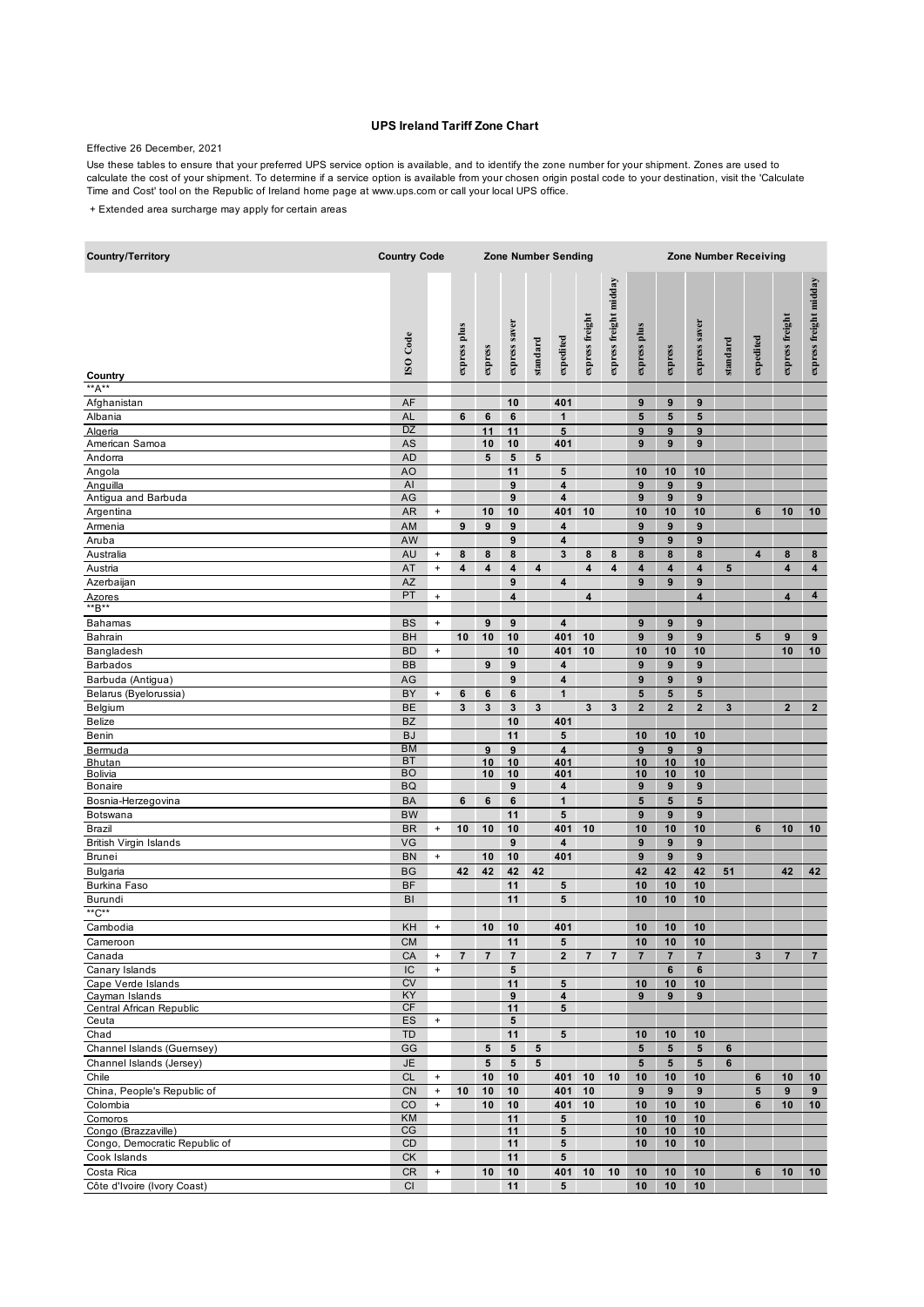| Croatia                                  | <b>HR</b>      | $\begin{array}{c} + \end{array}$ |                         | 41                      | 41                      | 41                      |                         |                         |                         | 41                      | 41                      | 41                      | 51                      |                         |                         |                         |
|------------------------------------------|----------------|----------------------------------|-------------------------|-------------------------|-------------------------|-------------------------|-------------------------|-------------------------|-------------------------|-------------------------|-------------------------|-------------------------|-------------------------|-------------------------|-------------------------|-------------------------|
| Curaçao                                  | <b>CW</b>      |                                  |                         |                         | 9                       |                         | $\overline{\mathbf{4}}$ |                         |                         | 9                       | 9                       | 9                       |                         |                         |                         |                         |
| Cyprus                                   | CY             |                                  | 42                      | 42                      | 42                      |                         |                         |                         |                         | 42                      | 42                      | 42                      |                         |                         |                         |                         |
|                                          |                |                                  |                         |                         |                         |                         |                         |                         |                         |                         |                         |                         |                         |                         |                         |                         |
| Czech Republic                           | <b>CZ</b>      | $\begin{array}{c} + \end{array}$ | 41                      | 41                      | 41                      | 41                      |                         | 41                      | 41                      | 41                      | 41                      | 41                      | 51                      |                         | 41                      | 41                      |
| **D**                                    |                |                                  |                         |                         |                         |                         |                         |                         |                         |                         |                         |                         |                         |                         |                         |                         |
| Denmark                                  | DK             | $\ddot{}$                        | 4                       | $\overline{\mathbf{4}}$ | $\overline{\mathbf{4}}$ | $\overline{\mathbf{4}}$ |                         | 4                       | $\overline{\mathbf{4}}$ | 4                       | 4                       | $\overline{\mathbf{4}}$ | $5\phantom{.0}$         |                         | $\overline{\mathbf{4}}$ | 4                       |
|                                          | <b>DJ</b>      |                                  |                         |                         |                         |                         |                         |                         |                         |                         |                         |                         |                         |                         |                         |                         |
| Djibouti                                 |                |                                  |                         |                         | 11                      |                         | 5                       |                         |                         | 10                      | 10                      | 10                      |                         |                         |                         |                         |
| Dominica                                 | <b>DM</b>      |                                  |                         |                         | 10                      |                         | 401                     |                         |                         | $\boldsymbol{9}$        | 9                       | 9                       |                         |                         |                         |                         |
| Dominican Republic                       | <b>DO</b>      | $\ddot{}$                        |                         | 9                       | 9                       |                         | 4                       | 9                       |                         | 9                       | 9                       | 9                       |                         | 5                       | 9                       | 9                       |
| **E**                                    |                |                                  |                         |                         |                         |                         |                         |                         |                         |                         |                         |                         |                         |                         |                         |                         |
|                                          |                |                                  |                         |                         |                         |                         |                         |                         |                         |                         |                         |                         |                         |                         |                         |                         |
| East Timor                               | <b>TL</b>      |                                  |                         |                         | 10                      |                         | 401                     |                         |                         |                         |                         |                         |                         |                         |                         |                         |
| Ecuador                                  | EC             | $\pmb{+}$                        |                         | 10                      | 10                      |                         | 401                     | 10                      |                         | 10                      | 10                      | 10                      |                         | 6                       | 10                      | 10                      |
|                                          |                |                                  |                         |                         |                         |                         |                         |                         |                         |                         |                         |                         |                         |                         |                         |                         |
| Egypt                                    | EG             |                                  |                         | 10                      | 10                      |                         | 401                     |                         |                         | $\boldsymbol{9}$        | 9                       | $\boldsymbol{9}$        |                         | $5\phantom{.0}$         |                         |                         |
| El Salvador                              | SV             | $\pmb{+}$                        |                         |                         | 10                      |                         | 401                     | 10                      |                         | 10                      | 10                      | 10                      |                         | 6                       | 10                      | 10                      |
| England                                  | <b>GB</b>      | $\begin{array}{c} + \end{array}$ |                         | 505 505                 | 505                     | 505                     |                         | $\overline{\mathbf{2}}$ | $\overline{\mathbf{2}}$ | 505                     | 505                     | 505                     | 505                     |                         | $\overline{\mathbf{2}}$ | $\overline{2}$          |
|                                          |                |                                  |                         |                         |                         |                         |                         |                         |                         |                         |                         |                         |                         |                         |                         |                         |
| <b>Equatorial Guinea</b>                 | GQ             |                                  |                         |                         | 11                      |                         | 5                       |                         |                         |                         |                         |                         |                         |                         |                         |                         |
| Eritrea                                  | ER             |                                  |                         |                         | 11                      |                         | 5                       |                         |                         | 10                      | 10                      | 10                      |                         |                         |                         |                         |
|                                          | EE             |                                  |                         | 42                      |                         |                         |                         |                         |                         |                         |                         |                         |                         |                         |                         |                         |
| Estonia                                  |                |                                  |                         |                         | 42                      | 41                      |                         |                         |                         | 42                      | 42                      | 42                      | 51                      |                         |                         |                         |
| Ethiopia                                 | ET             |                                  |                         |                         | 11                      |                         | ${\bf 5}$               |                         |                         | 10                      | 10                      | 10                      |                         |                         |                         |                         |
| **F**                                    |                |                                  |                         |                         |                         |                         |                         |                         |                         |                         |                         |                         |                         |                         |                         |                         |
|                                          |                |                                  |                         |                         |                         |                         |                         |                         |                         |                         |                         |                         |                         |                         |                         |                         |
| Faroe Islands                            | <b>FO</b>      |                                  |                         |                         | $\bf 6$                 |                         | $\mathbf{1}$            |                         |                         |                         |                         |                         |                         |                         |                         |                         |
| Fiji                                     | <b>FJ</b>      |                                  |                         | 10                      | 10                      |                         | 401                     |                         |                         | $\boldsymbol{9}$        | $\boldsymbol{9}$        | $\boldsymbol{9}$        |                         |                         |                         |                         |
| Finland                                  | F <sub>1</sub> | $\ddot{}$                        | $\overline{\mathbf{4}}$ | $\overline{\mathbf{4}}$ | 4                       | 4                       |                         | 4                       | 4                       | 4                       | 4                       | 4                       | 5                       |                         | 4                       | 4                       |
| France                                   | <b>FR</b>      | $\begin{array}{c} + \end{array}$ | $\mathbf{3}$            | $\mathbf{3}$            | 3                       | $\mathbf{3}$            |                         | $\mathbf{3}$            | 3                       | 3                       | 3                       | 3                       | 4                       |                         | $\mathbf{3}$            | $\mathbf{3}$            |
|                                          |                |                                  |                         |                         |                         |                         |                         |                         |                         |                         |                         |                         |                         |                         |                         |                         |
| French Guiana                            | GF             |                                  |                         | 10                      | 10                      |                         | 401                     |                         |                         |                         |                         |                         |                         |                         |                         |                         |
| French Polynesia                         | PF             |                                  |                         |                         | 10                      |                         | 401                     |                         |                         | 9                       | 9                       | 9                       |                         |                         |                         |                         |
| **G**                                    |                |                                  |                         |                         |                         |                         |                         |                         |                         |                         |                         |                         |                         |                         |                         |                         |
|                                          |                |                                  |                         |                         |                         |                         |                         |                         |                         |                         |                         |                         |                         |                         |                         |                         |
| Gabon                                    | GA             |                                  |                         |                         | 11                      |                         | 5                       |                         |                         | 10                      | 10                      | 10                      |                         |                         |                         |                         |
| Gambia                                   | <b>GM</b>      |                                  |                         | 11                      | 11                      |                         | 5                       |                         |                         | 10                      | 10                      | 10                      |                         |                         |                         |                         |
|                                          |                |                                  |                         |                         |                         |                         |                         |                         |                         |                         |                         |                         |                         |                         |                         |                         |
| Gaza (West Bank)                         | PS             |                                  |                         |                         | 10                      |                         | 401                     | 10                      |                         | 9                       | 9                       | 9                       |                         | 5                       | 9                       | 9                       |
| Georgia                                  | <b>GE</b>      | $\ddot{}$                        | 9                       | 9                       | 9                       |                         | 4                       |                         |                         | 9                       | 9                       | 9                       |                         |                         |                         |                         |
| Germany                                  | DE             | $\begin{array}{c} + \end{array}$ | $\mathbf{3}$            | $\mathbf 3$             | $\mathbf{3}$            | $\mathbf 3$             |                         | $\mathbf 3$             | 3                       | 3                       | $\mathbf{3}$            | 3                       | $\overline{\mathbf{4}}$ |                         | $\mathbf{3}$            | 3                       |
|                                          |                |                                  |                         |                         |                         |                         |                         |                         |                         |                         |                         |                         |                         |                         |                         |                         |
| Ghana                                    | GH             |                                  |                         |                         | 11                      |                         | ${\bf 5}$               |                         |                         | 10                      | 10                      | 10                      |                         |                         |                         |                         |
| Gibraltar                                | GI             |                                  |                         |                         | $\bf 6$                 |                         | $\mathbf{1}$            |                         |                         | 5                       | 5                       | 5                       |                         |                         |                         |                         |
|                                          |                |                                  |                         | $\overline{\mathbf{4}}$ | $\overline{\mathbf{4}}$ |                         |                         | 4                       | 4                       |                         |                         |                         |                         |                         | $\overline{\mathbf{4}}$ | 4                       |
| Greece                                   | <b>GR</b>      | $\ddot{}$                        |                         |                         |                         | 42                      |                         |                         |                         | $\overline{\mathbf{4}}$ | 4                       | 4                       | 51                      |                         |                         |                         |
| Greenland                                | GL             |                                  |                         |                         | 6                       |                         | $\mathbf{1}$            |                         |                         |                         |                         |                         |                         |                         |                         |                         |
| Grenada                                  | GD             |                                  |                         |                         | 9                       |                         | 4                       |                         |                         | 9                       | 9                       | 9                       |                         |                         |                         |                         |
|                                          |                |                                  |                         |                         |                         |                         |                         |                         |                         |                         |                         |                         |                         |                         |                         |                         |
| Guadeloupe                               | <b>GP</b>      | $^{\mathrm{+}}$                  |                         | $\boldsymbol{9}$        | 9                       |                         | 4                       |                         |                         | 10                      | 10                      | 10                      |                         |                         |                         |                         |
| Guam                                     | GU             |                                  |                         |                         | 10                      |                         | 401                     |                         |                         | $\boldsymbol{9}$        | $\boldsymbol{9}$        | $\boldsymbol{9}$        |                         |                         |                         |                         |
| Guatemala                                | GT             | $\ddot{}$                        |                         | 10                      | 10                      |                         | 401                     | 10                      |                         | 10                      | 10                      | 10                      |                         | 6                       | 10                      | 10                      |
|                                          |                |                                  |                         |                         |                         |                         |                         |                         |                         |                         |                         |                         |                         |                         |                         |                         |
| Guinea                                   | GN             |                                  |                         |                         | 11                      |                         | $5\phantom{.0}$         |                         |                         | 10                      | 10                      | 10                      |                         |                         |                         |                         |
| Guinea-Bissau                            | GW             |                                  |                         |                         | 11                      |                         | $5\phantom{.0}$         |                         |                         | 10                      | 10                      | 10                      |                         |                         |                         |                         |
|                                          | GY             |                                  |                         |                         | 10                      |                         | 401                     |                         |                         | 10                      |                         | 10                      |                         |                         |                         |                         |
| Guyana                                   |                | $\ddot{}$                        |                         |                         |                         |                         |                         |                         |                         |                         | 10                      |                         |                         |                         |                         |                         |
| **H**                                    |                |                                  |                         |                         |                         |                         |                         |                         |                         |                         |                         |                         |                         |                         |                         |                         |
| Haiti                                    | HT             | $\ddot{}$                        |                         |                         | 9                       |                         | $\overline{\mathbf{4}}$ |                         |                         | 10                      | 10                      | 10                      |                         | $6\phantom{1}$          |                         |                         |
| Holland (The Netherlands)                | <b>NL</b>      | $\ddot{}$                        | $\mathbf 3$             | $\mathbf 3$             | 3                       | 3                       |                         | $\mathbf 3$             | 3                       | $\mathbf 2$             | $\mathbf{2}$            | $\bf{2}$                | $\overline{\mathbf{3}}$ |                         | $\mathbf 2$             | $\overline{2}$          |
|                                          |                |                                  |                         |                         |                         |                         |                         |                         |                         |                         |                         |                         |                         |                         |                         |                         |
| Honduras                                 | HN             | $\pmb{+}$                        |                         | 10                      | 10                      |                         | 401                     | 10                      |                         | 10                      | 10                      | 10                      |                         | 6                       | 10                      | 10                      |
| Hong Kong                                | HK             |                                  | 8                       | 8                       | 8                       |                         | 3                       | 8                       | 8                       | 8                       | 8                       | 8                       |                         | 4                       | 8                       | 8                       |
| Hungary                                  | HU             | $\pmb{+}$                        | 41                      | 41                      | 41                      | 41                      |                         | 41                      | 41                      | 41                      | 41                      | 41                      | 51                      |                         | 41                      | 41                      |
|                                          |                |                                  |                         |                         |                         |                         |                         |                         |                         |                         |                         |                         |                         |                         |                         |                         |
| ** *                                     |                |                                  |                         |                         |                         |                         |                         |                         |                         |                         |                         |                         |                         |                         |                         |                         |
| Iceland                                  | IS             |                                  |                         | ${\bf 5}$               | 5                       |                         | 90                      |                         |                         | 5                       | 5                       | 5                       |                         |                         |                         |                         |
| India                                    | IN             | $\ddot{}$                        | 10                      | 10                      | 10                      |                         | 401                     | 10                      | 10                      | 9                       | 9                       | 9                       |                         | $5\phantom{.0}$         | 9                       | 9                       |
|                                          |                |                                  |                         |                         |                         |                         |                         |                         |                         |                         |                         |                         |                         |                         |                         |                         |
| Indonesia                                | ID             | $\pmb{+}$                        | 8                       | 8                       | $\bf8$                  |                         | $\mathbf{3}$            | 8                       |                         | 8                       | 8                       | 8                       |                         | $\overline{\mathbf{4}}$ | 8                       | 8                       |
| Iraq                                     | IQ             | $\begin{array}{c} + \end{array}$ |                         |                         | 10                      |                         | 401                     |                         |                         | $\boldsymbol{9}$        | $\boldsymbol{9}$        | $\boldsymbol{9}$        |                         | ${\bf 5}$               |                         |                         |
| Ireland, Republic of                     | IE             |                                  | $\mathbf{1}$            | $\mathbf{1}$            | $\mathbf{1}$            | 99                      |                         |                         |                         | $\mathbf{1}$            | $\mathbf{1}$            | $\mathbf{1}$            | 99                      |                         |                         |                         |
|                                          |                |                                  |                         |                         |                         |                         |                         |                         |                         |                         |                         |                         |                         |                         |                         |                         |
| Israel                                   | IL             |                                  |                         | 10                      | 10                      |                         | 401                     | 10                      | 10                      | 9                       | 9                       | 9                       |                         | 5                       | $\boldsymbol{9}$        | 9                       |
| Italy                                    | IT             | $\ddot{}$                        | $\mathbf{3}$            | 3                       | 3                       | 3                       |                         | 3                       | 3                       | 4                       | $\overline{\mathbf{4}}$ | 4                       | $5\phantom{.0}$         |                         | 4                       | $\overline{\mathbf{4}}$ |
|                                          | CI             |                                  |                         |                         |                         |                         |                         |                         |                         |                         |                         |                         |                         |                         |                         |                         |
| Ivory Coast (Côte d'Ivoire)              |                |                                  |                         |                         | 11                      |                         | 5                       |                         |                         | 10                      | 10                      | 10                      |                         |                         |                         |                         |
| $*$ $*$ $*$                              |                |                                  |                         |                         |                         |                         |                         |                         |                         |                         |                         |                         |                         |                         |                         |                         |
| Jamaica                                  | <b>JM</b>      | $\begin{array}{c} + \end{array}$ |                         | 9                       | 9                       |                         | $\overline{\mathbf{4}}$ |                         |                         | 9                       | 9                       | $\boldsymbol{9}$        |                         |                         |                         |                         |
|                                          |                |                                  |                         |                         |                         |                         |                         |                         |                         |                         |                         |                         |                         |                         |                         |                         |
| Japan                                    | <b>JP</b>      | $^{\mathrm{+}}$                  |                         | 8                       | 8                       |                         | $\mathbf 3$             | 8                       | 8                       | 11                      | 11                      | 11                      |                         | $\overline{7}$          | 11                      | 11                      |
| Jordan                                   | <b>JO</b>      |                                  |                         | 10                      | 10                      |                         | 401                     | 10                      |                         | 10                      | 10                      | 10                      |                         |                         | 10                      | 10                      |
| **K**                                    |                |                                  |                         |                         |                         |                         |                         |                         |                         |                         |                         |                         |                         |                         |                         |                         |
|                                          |                | $\begin{array}{c} + \end{array}$ |                         |                         |                         |                         |                         |                         |                         |                         |                         |                         |                         |                         |                         |                         |
| Kazakhstan                               | KZ             |                                  |                         | 6                       | $\boldsymbol{6}$        |                         | $\mathbf{1}$            |                         |                         | 9                       | 9                       | $\boldsymbol{9}$        |                         | 5                       |                         |                         |
| Kenya                                    | KE             |                                  |                         | 11                      | 11                      |                         | 5                       |                         |                         | 9                       | 9                       | $\boldsymbol{9}$        |                         | $5\phantom{.0}$         |                         |                         |
| Kiribati                                 | KI             |                                  |                         |                         | 11                      |                         | 5                       |                         |                         |                         |                         |                         |                         |                         |                         |                         |
|                                          |                |                                  |                         |                         |                         |                         |                         |                         |                         |                         |                         |                         |                         |                         |                         |                         |
| Korea, South                             | <b>KR</b>      |                                  |                         |                         | 8                       |                         | $\mathbf{3}$            | 8                       | 8                       | 8                       | 8                       | 8                       |                         | 4                       | 8                       | 8                       |
| Kosovo                                   | KV             |                                  | 6                       | 6                       | 6                       |                         | $\mathbf{1}$            |                         |                         | 5                       | 5                       | 5                       |                         |                         |                         |                         |
| Kosrae (Micronesia, Federated States of) | <b>FM</b>      |                                  |                         |                         | 11                      |                         | ${\bf 5}$               |                         |                         |                         |                         |                         |                         |                         |                         |                         |
|                                          |                |                                  |                         |                         |                         |                         |                         |                         |                         |                         |                         |                         |                         |                         |                         |                         |
| Kuwait                                   | KW             |                                  | 10                      | 10                      | 10                      |                         | 401                     | 10                      |                         | 9                       | 9                       | 9                       |                         | $\sqrt{5}$              |                         |                         |
| Kyrgyzstan                               | KG             |                                  |                         | $\bf 6$                 | 6                       |                         | $\mathbf{1}$            |                         |                         | 9                       | 9                       | 9                       |                         |                         |                         |                         |
| $*$ L $*$                                |                |                                  |                         |                         |                         |                         |                         |                         |                         |                         |                         |                         |                         |                         |                         |                         |
|                                          |                |                                  |                         |                         |                         |                         |                         |                         |                         |                         |                         |                         |                         |                         |                         |                         |
| Laos                                     | LA             |                                  |                         | 11                      | 11                      |                         | $5\phantom{.0}$         |                         |                         | 10                      | 10                      | 10                      |                         |                         |                         |                         |
| Latvia                                   | LV             |                                  |                         | 42                      | 42                      | 41                      |                         |                         |                         | 42                      | 42                      | 42                      | 51                      |                         | 42                      | 42                      |
| Lebanon                                  | LB             |                                  |                         | 11                      | 11                      |                         | 5                       | 11                      |                         | 10                      | 10                      | 10                      |                         |                         | 10                      | 10                      |
|                                          |                |                                  |                         |                         |                         |                         |                         |                         |                         |                         |                         |                         |                         |                         |                         |                         |
| Lesotho                                  | LS             |                                  |                         |                         | 11                      |                         | 5                       |                         |                         | 8                       | 8                       | 8                       |                         |                         |                         |                         |
| Liberia                                  | <b>LR</b>      |                                  |                         |                         | 11                      |                         | 5                       |                         |                         | 10                      | 10                      | 10                      |                         |                         |                         |                         |
|                                          |                |                                  |                         |                         |                         |                         |                         |                         |                         |                         |                         |                         |                         |                         |                         |                         |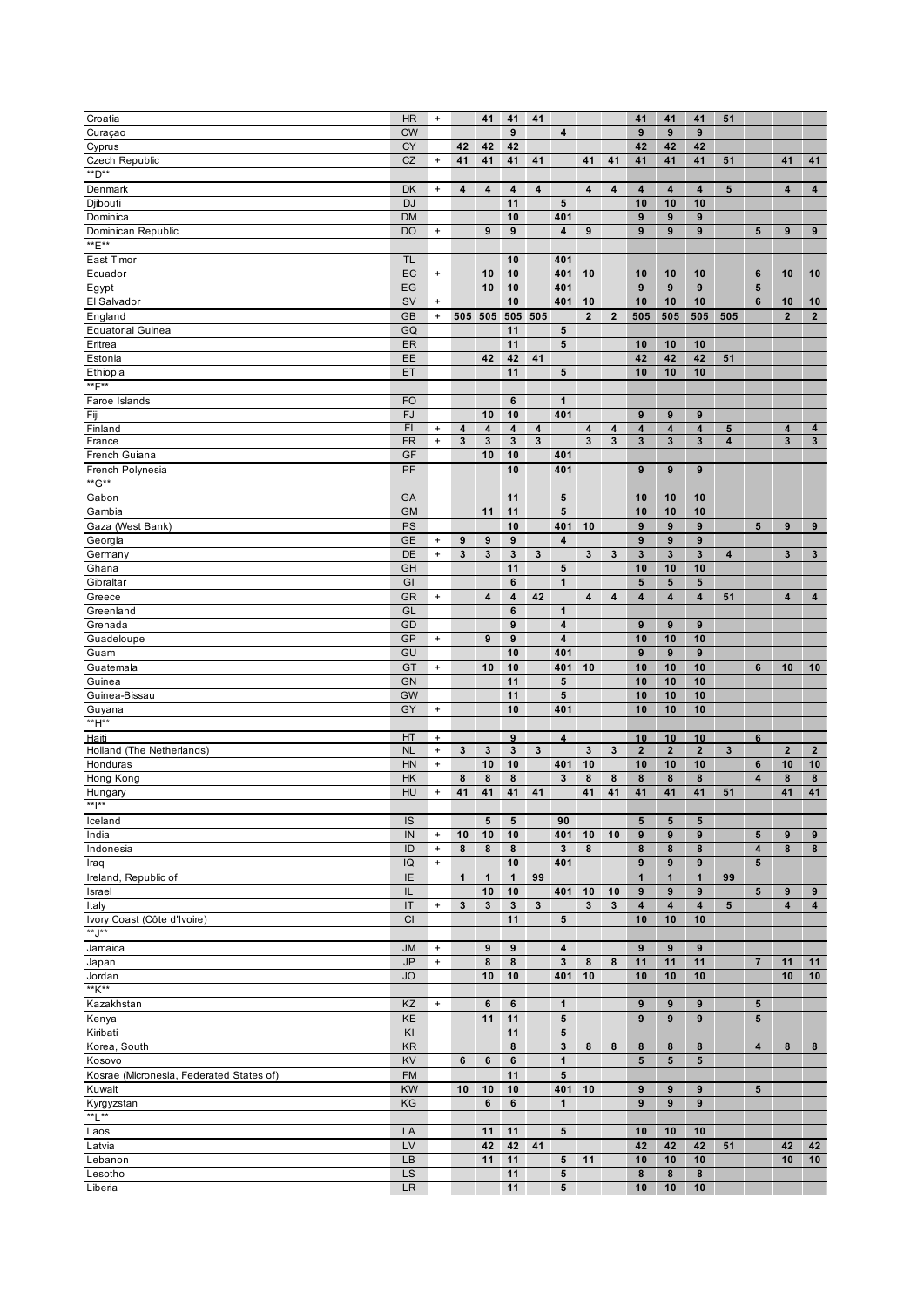| Libya                                    | LY              |                                  |                         |                         | 11                      |                         | $5\phantom{.0}$         |                         |                         | 10                      | 10               | 10                      |              |                         |                         |                         |
|------------------------------------------|-----------------|----------------------------------|-------------------------|-------------------------|-------------------------|-------------------------|-------------------------|-------------------------|-------------------------|-------------------------|------------------|-------------------------|--------------|-------------------------|-------------------------|-------------------------|
| Liechtenstein                            | $\mathsf{L}$    |                                  |                         | 5                       | 5                       | 5                       |                         | 5                       |                         | $5\phantom{1}$          | $5\phantom{1}$   | 5                       | 6            |                         | $5\phantom{.0}$         | ${\bf 5}$               |
| Lithuania                                | LT              |                                  |                         | 42                      | 42                      | 41                      |                         |                         |                         | 42                      | 42               | 42                      | 51           |                         | 42                      | 42                      |
| Luxembourg                               | LU              |                                  | $\mathbf{3}$            | $\overline{\mathbf{3}}$ | $\mathbf{3}$            | 3                       |                         | 3                       |                         | $\overline{2}$          | $\mathbf{2}$     | $\overline{2}$          | $\mathbf{3}$ |                         | $\overline{2}$          | $2^{\circ}$             |
| **M**                                    |                 |                                  |                         |                         |                         |                         |                         |                         |                         |                         |                  |                         |              |                         |                         |                         |
| Macau                                    | <b>MO</b>       |                                  |                         | 10                      | 10                      |                         | 401                     |                         |                         | 9                       | 9                | 9                       |              | 5                       |                         |                         |
| Macedonia (FYROM)                        | <b>MK</b>       |                                  | $\bf 6$                 | 6                       | 6                       |                         | $\mathbf{1}$            |                         |                         | 5                       | 5                | 5                       |              |                         |                         |                         |
| Madagascar                               | <b>MG</b>       |                                  |                         |                         | 11                      |                         | 5                       |                         |                         | 10                      | 10               | 10                      |              |                         |                         |                         |
| Madeira                                  | PT              | $\bf{+}$                         |                         |                         | $\overline{\mathbf{4}}$ |                         |                         |                         |                         |                         |                  | 4                       |              |                         | $\overline{\mathbf{4}}$ | 4                       |
| Malawi                                   | <b>MW</b>       |                                  |                         | 11                      | 11                      |                         | 5                       |                         |                         | 10                      | 10               | 10                      |              |                         |                         |                         |
| Malaysia                                 | <b>MY</b>       | $\bf{+}$                         |                         | 8                       | 8                       |                         | $\mathbf{3}$            | 8                       | 8                       | 8                       | 8                | 8                       |              | 4                       | 8                       | 8                       |
| Maldives                                 | <b>MV</b>       |                                  |                         | 10                      | 10                      |                         | 401                     |                         |                         |                         |                  | 10                      |              | 6                       |                         |                         |
| Mali                                     | <b>ML</b>       |                                  |                         |                         | 11                      |                         | 5                       |                         |                         | 10                      | 10               | 10                      |              |                         |                         |                         |
| Malta                                    | MT              |                                  |                         | 42                      | 42                      |                         |                         | 42                      |                         | 42                      | 42               | 42                      |              |                         | 42                      | 42                      |
| Marshall Islands                         | MH              |                                  |                         |                         | 11                      |                         | 5                       |                         |                         |                         |                  |                         |              |                         |                         |                         |
| Martinique                               | <b>MQ</b>       |                                  |                         |                         | 9                       |                         | 4                       |                         |                         | 9                       | $\pmb{9}$        | 9                       |              |                         |                         |                         |
| Mauritania                               | MR              |                                  |                         | 11                      | 11                      |                         | 5                       |                         |                         | 10                      | 10               | 10                      |              |                         |                         |                         |
| Mauritius                                | <b>MU</b>       |                                  |                         | 11                      | 11                      |                         | 5                       |                         |                         | 10                      | 10               | 10                      |              |                         |                         |                         |
| Mayotte                                  | YT              |                                  |                         |                         | 11                      |                         | 5                       |                         |                         | 10                      | 10               | 10                      |              |                         |                         |                         |
| Melilla                                  | ES              | $\begin{array}{c} + \end{array}$ |                         |                         | 5                       |                         |                         |                         |                         |                         |                  |                         |              |                         |                         |                         |
| Mexico                                   | <b>MX</b>       | $\bf{+}$                         | $\overline{\mathbf{7}}$ | $\overline{7}$          | $\overline{7}$          |                         | $\mathbf{2}$            | $\overline{7}$          | $\overline{7}$          | $\overline{\mathbf{7}}$ | $\overline{7}$   | $\overline{\mathbf{r}}$ |              | 3                       | $\overline{7}$          | $\overline{7}$          |
| Micronesia (Federated States of)         | <b>FM</b>       |                                  |                         | 11                      | 11                      |                         | ${\bf 5}$               |                         |                         |                         |                  |                         |              |                         |                         |                         |
| Moldova                                  | <b>MD</b>       | $\bf{+}$                         | 6                       | $\bf 6$                 | 6                       |                         | $\mathbf{1}$            |                         |                         | ${\bf 5}$               | 5                | 5                       |              |                         |                         |                         |
| Monaco                                   | <b>MC</b>       |                                  |                         | 3                       | 3                       | 3                       |                         | 3                       |                         | $\mathbf 3$             | $\mathbf{3}$     | 3                       | 4            |                         | $\mathbf 3$             | $\mathbf 3$             |
|                                          |                 |                                  |                         |                         | 9                       |                         |                         |                         |                         |                         |                  |                         |              |                         |                         |                         |
| Mongolia                                 | <b>MN</b>       |                                  |                         |                         |                         |                         | 4                       |                         |                         | $\boldsymbol{9}$        | 9                | 9                       |              |                         |                         |                         |
| Montenegro                               | <b>ME</b>       |                                  | 6                       | 6                       | 6                       |                         | 1                       |                         |                         | ${\bf 5}$               | ${\bf 5}$        | 5                       |              |                         |                         |                         |
| Montserrat                               | <b>MS</b>       |                                  |                         |                         | 9                       |                         | 4                       |                         |                         | 10                      | 10               | 10                      |              |                         |                         |                         |
| Morocco                                  | <b>MA</b>       |                                  |                         | 11                      | 11                      |                         | 5                       | 11                      |                         | 9                       | 9                | 9                       |              | 5                       | 9                       | 9                       |
| Mozambique                               | <b>MZ</b>       |                                  |                         |                         | 11                      |                         | $5\phantom{.0}$         |                         |                         | 9                       | $\pmb{9}$        | 9                       |              |                         |                         |                         |
| Myanmar                                  | <b>MM</b>       |                                  |                         | 10                      | 10                      |                         | 401                     |                         |                         |                         | 10               | 10                      |              | 6                       |                         |                         |
| $*^*N^{**}$                              |                 |                                  |                         |                         |                         |                         |                         |                         |                         |                         |                  |                         |              |                         |                         |                         |
| Namibia                                  | <b>NA</b>       |                                  |                         | 11                      | 11                      |                         | 5                       |                         |                         | 8                       | 8                | 8                       |              |                         |                         |                         |
| Nepal                                    | <b>NP</b>       | $\bf{+}$                         |                         | 10                      | 10                      |                         | 401                     |                         |                         | 10                      | 10               | 10                      |              |                         |                         |                         |
| Netherlands, The (Holland)               | <b>NL</b>       | $\begin{array}{c} + \end{array}$ | 3                       | 3                       | 3                       | 3                       |                         | 3                       | 3                       | $\boldsymbol{2}$        | $\mathbf{2}$     | $\overline{2}$          | 3            |                         | $\overline{\mathbf{2}}$ | $\mathbf{2}$            |
| Nevis (St. Kitts)                        | KN              |                                  |                         | $\boldsymbol{9}$        | 9                       |                         | 4                       |                         |                         | 9                       | $\pmb{9}$        | 9                       |              | 5                       |                         |                         |
| New Caledonia                            | <b>NC</b>       |                                  |                         | 11                      | 11                      |                         | 5                       |                         |                         | 9                       | 9                | 9                       |              |                         |                         |                         |
| New Zealand                              | <b>NZ</b>       | $\pmb{+}$                        |                         | 9                       | 9                       |                         | $\overline{\mathbf{4}}$ | 9                       |                         | $\boldsymbol{9}$        | $\boldsymbol{9}$ | 9                       |              | 5                       | 9                       | $\boldsymbol{9}$        |
| Nicaragua                                | N <sub>l</sub>  |                                  |                         |                         | 10                      |                         | 401                     | 10                      |                         | 10                      | 10               | 10                      |              | 6                       | 10                      | 10                      |
| Niger                                    | <b>NE</b>       |                                  |                         | 11                      | 11                      |                         | 5                       |                         |                         | 10                      | 10               | 10                      |              |                         |                         |                         |
| Nigeria                                  | <b>NG</b>       | $\ddot{}$                        |                         | 10                      | 10                      |                         | 401                     |                         |                         | 9                       | 9                | 9                       |              | ${\bf 5}$               |                         |                         |
| Northern Ireland                         | <b>GB</b>       |                                  |                         |                         | $\mathbf{1}$            | $\mathbf{1}$            |                         | $\mathbf{1}$            | $\mathbf{1}$            | $\mathbf{1}$            | $\mathbf{1}$     | $\mathbf{1}$            | 1            |                         | $\mathbf{1}$            | $\mathbf{1}$            |
| Northern Mariana Islands                 | <b>MP</b>       | $\ddot{}$                        |                         |                         | 11                      |                         | 5                       |                         |                         | 9                       | $\boldsymbol{9}$ | 9                       |              |                         |                         |                         |
| Norway                                   | <b>NO</b>       | $\pmb{+}$                        | ${\bf 5}$               | 5                       | 5                       | 5                       |                         | 5                       |                         | $5\phantom{.0}$         | 5                | 5                       | 6            |                         | $5\phantom{.0}$         | 5                       |
| $*{^*}O**$                               |                 |                                  |                         |                         |                         |                         |                         |                         |                         |                         |                  |                         |              |                         |                         |                         |
|                                          |                 |                                  |                         |                         |                         |                         |                         |                         |                         |                         |                  |                         |              |                         |                         |                         |
| Oman<br>**P**                            | <b>OM</b>       |                                  |                         | 10                      | 10                      |                         | 401                     |                         |                         | 9                       | $\boldsymbol{9}$ | 9                       |              | 5                       |                         |                         |
|                                          |                 |                                  |                         |                         |                         |                         |                         |                         |                         |                         |                  |                         |              |                         |                         |                         |
| Pakistan                                 | PK              | $\pmb{+}$                        |                         | 10                      | 10                      |                         | 401                     | 10                      |                         | 9                       | 9                | 9                       |              | $5\phantom{.0}$         | 9                       | $\boldsymbol{9}$        |
| Palau                                    | PW              |                                  |                         |                         | 11                      |                         | 5                       |                         |                         |                         |                  |                         |              |                         |                         |                         |
| Panama                                   | PA              | $\begin{array}{c} + \end{array}$ |                         | 10                      | 10                      |                         | 401                     | 10                      |                         | 10                      | 10               | 10                      |              | 6                       | 10                      | 10                      |
| Papua New Guinea                         | PG              |                                  |                         | 10                      | 10                      |                         | 401                     |                         |                         |                         |                  |                         |              |                         |                         |                         |
| Paraguay                                 | PY              |                                  |                         |                         | 10                      |                         | 401                     |                         |                         | 10                      | 10               | 10                      |              |                         |                         |                         |
| Peru                                     | PE              | $\begin{array}{c} + \end{array}$ |                         | 10                      | 10                      |                         | 401                     |                         |                         | 10                      | 10               | 10                      |              | 6                       |                         |                         |
| Philippines                              | PH              | $\pmb{+}$                        | $\bf8$                  | 8                       | 8                       |                         | $\mathbf{3}$            | 8                       |                         | 8                       | 8                | 8                       |              | $\overline{\mathbf{4}}$ | $\bf8$                  | 8                       |
| Poland                                   | PL              | $\ddag$                          | 41                      | 41                      | 41                      | 41                      |                         | 41                      | 41                      | 41                      | 41               | 41                      | 51           |                         | 41                      | 41                      |
| Ponape (Micronesia, Federated States of) | <b>FM</b>       |                                  |                         |                         | 11                      |                         | 5                       |                         |                         |                         |                  |                         |              |                         |                         |                         |
| Portugal (excluding Azores and Madeira)  | PT              | $\bf{+}$                         | $\overline{\mathbf{4}}$ | $\overline{\mathbf{4}}$ | $\overline{\mathbf{4}}$ | $\overline{\mathbf{4}}$ |                         | $\overline{\mathbf{4}}$ | $\overline{\mathbf{4}}$ | $\overline{\mathbf{4}}$ | 4                | 4                       | 5            |                         | $\overline{\mathbf{4}}$ | $\overline{\mathbf{4}}$ |
| Puerto Rico                              | <b>PR</b>       | $\ddag$                          |                         | $\overline{7}$          | $\overline{7}$          |                         | $\mathbf{2}$            | $\overline{7}$          | $\overline{7}$          | $\overline{7}$          | $\overline{7}$   | $\overline{\mathbf{r}}$ |              | $\mathbf{3}$            | $\overline{7}$          | $\overline{7}$          |
| $*$ *Q**                                 |                 |                                  |                         |                         |                         |                         |                         |                         |                         |                         |                  |                         |              |                         |                         |                         |
| Qatar                                    | QA              |                                  |                         | 10                      | 10                      |                         | 401                     | 10                      |                         | 9                       | $\boldsymbol{9}$ | 9                       |              | 5                       | 9                       | 9                       |
| $*R**$                                   |                 |                                  |                         |                         |                         |                         |                         |                         |                         |                         |                  |                         |              |                         |                         |                         |
| Reunion                                  | <b>RE</b>       |                                  |                         | 11                      | 11                      |                         | $5\phantom{.0}$         |                         |                         | 10                      | 10               | 10                      |              |                         |                         |                         |
| Romania                                  | <b>RO</b>       |                                  | 42                      | 42                      | 42                      | 42                      |                         |                         |                         | 42                      | 42               | 42                      | 51           |                         | 42                      | 42                      |
| Rota (Northern Mariana Islands)          | <b>MP</b>       | $\ddot{}$                        |                         |                         | 11                      |                         | ${\bf 5}$               |                         |                         | 9                       | 9                | 9                       |              |                         |                         |                         |
| Russia                                   | <b>RU</b>       | $\pmb{+}$                        | $\bf 6$                 | 6                       | 6                       |                         | $\mathbf{1}$            |                         |                         | $\sqrt{5}$              | ${\bf 5}$        | 5                       |              | $\mathbf{1}$            | 5                       | $5\phantom{.0}$         |
| Rwanda                                   | <b>RW</b>       |                                  |                         |                         | 11                      |                         | $5\phantom{.0}$         |                         |                         | 10                      | 10               | 10                      |              |                         |                         |                         |
| **S**                                    |                 |                                  |                         |                         |                         |                         |                         |                         |                         |                         |                  |                         |              |                         |                         |                         |
| Saba                                     | <b>BQ</b>       |                                  |                         |                         | 9                       |                         | $\overline{\mathbf{4}}$ |                         |                         | $\boldsymbol{9}$        | $\boldsymbol{9}$ | 9                       |              |                         |                         |                         |
| Saipan (Northern Mariana Islands)        | <b>MP</b>       |                                  |                         | 11                      | 11                      |                         | 5                       |                         |                         | 9                       | 9                | 9                       |              |                         |                         |                         |
| Samoa                                    | <b>WS</b>       |                                  |                         | 10                      | 10                      |                         | 401                     |                         |                         | 9                       | 9                | 9                       |              |                         |                         |                         |
| San Marino                               | <b>SM</b>       | $\bf{+}$                         |                         |                         | $5\phantom{.0}$         | ${\bf 5}$               |                         | 5                       |                         | ${\bf 5}$               | $5\phantom{.0}$  | 5                       | 6            |                         | $5\phantom{.0}$         | $5\phantom{.0}$         |
| Saudi Arabia                             | SA              |                                  | 10                      | 10                      | 10                      |                         | 401                     | 10                      |                         | $\boldsymbol{9}$        | 9                | 9                       |              | 5                       | 9                       | 9                       |
| Scotland                                 | <b>GB</b>       | $\pmb{+}$                        |                         |                         | 505 505                 | 505                     |                         | $\overline{\mathbf{2}}$ | $\mathbf{2}$            | 505                     | 505              | 505                     | 505          |                         | $\mathbf{2}$            | $\mathbf{2}$            |
| Senegal                                  | SN              |                                  |                         | 11                      | 11                      |                         | ${\bf 5}$               |                         |                         | 10                      | 10               | 10                      |              |                         |                         |                         |
| Serbia                                   | <b>RS</b>       |                                  | $\bf 6$                 | $\bf 6$                 | $\bf 6$                 |                         | $\mathbf{1}$            |                         |                         | $\sqrt{5}$              | $5\phantom{.0}$  | 5                       |              |                         | $5\phantom{.0}$         | $5\phantom{.0}$         |
|                                          | SC              |                                  |                         |                         | 11                      |                         | ${\bf 5}$               |                         |                         |                         |                  |                         |              |                         |                         |                         |
| Seychelles                               |                 |                                  |                         |                         |                         |                         |                         |                         |                         | 10                      | 10               | 10                      |              |                         |                         |                         |
| Sierra Leone                             | <b>SL</b><br>SG |                                  |                         |                         | 11<br>8                 |                         | 5                       |                         |                         | 10                      | 10               | 10                      |              |                         |                         |                         |
| Singapore                                |                 | $\pmb{+}$                        | 8                       | 8                       |                         |                         | 3                       | 8                       |                         | 8                       | 8                | 8                       |              | 4                       | 8                       | 8                       |